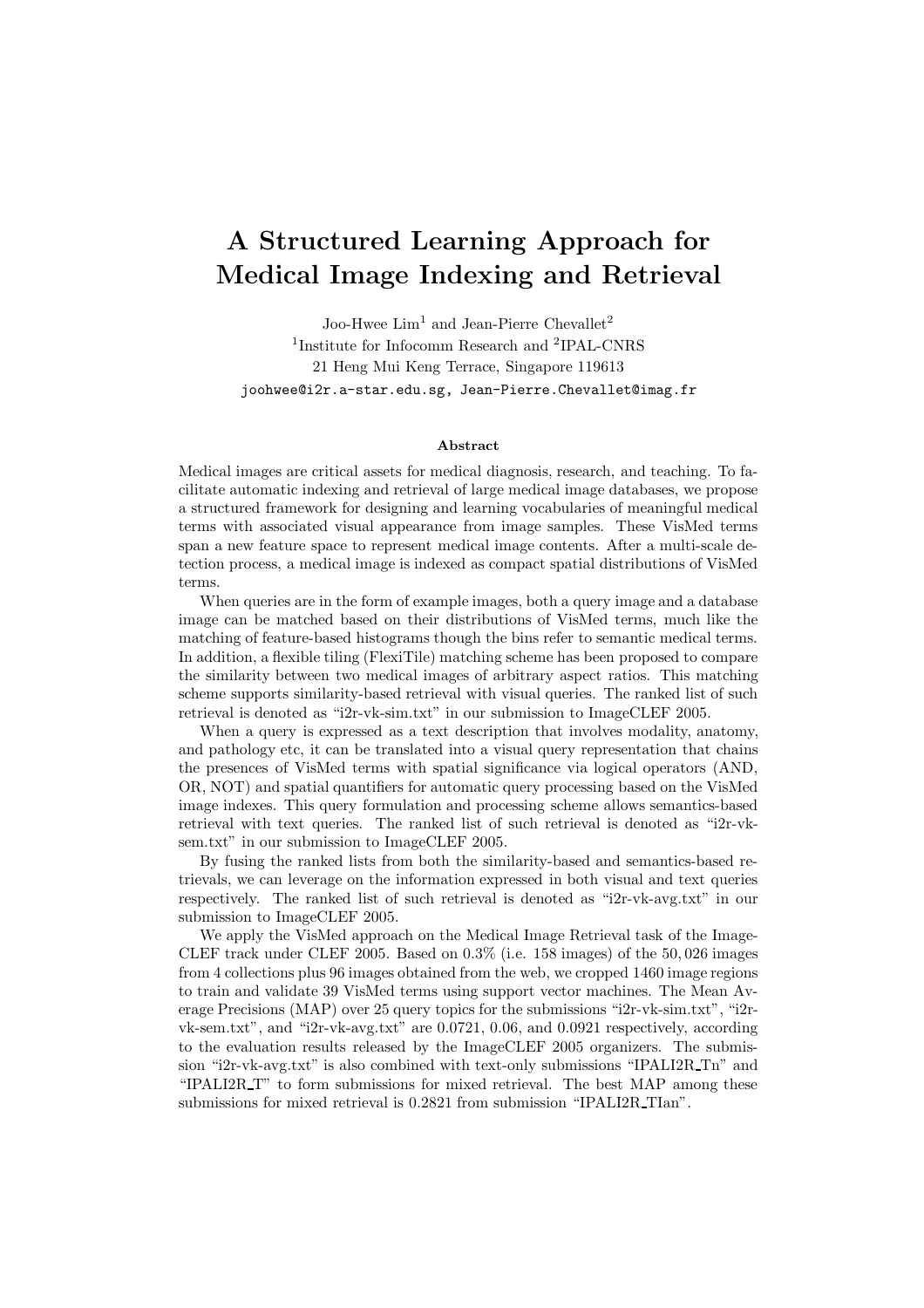### **Categories and Subject Descriptors**

H.3 [**Information Storage and Retrieval**]: H.3.1 Content Analysis and Indexing; H.3.3 Information Search and Retrieval; H.3.4 Systems and Software; H.3.7 Digital Libraries; H.2 [**Database Managment**]: H.2.3 Languages—*Query Languages*; I.4 [**Image Processing and Computer Vision**]: I.4.10 Image Representation—*Statistical*; J.3 [**Life and Medical Sciences**]: *Medical Information Systems*

#### **General Terms**

Algorithms, Design, Experimentation, Languages, Performance

#### **Keywords**

Medical Images, Visual Ontology, Similarity-Based Retrieval, Semantics-Based Retrieval

## **1 Introduction**

Medical images are an integral part in medical diagnosis, research, and teaching. Medical image analysis research has focused on image registration, measurement, and visualization. Although large amounts of medical images are produced in hospitals every day, there is relatively less research in medical content-based image retrieval (CBIR) [16]. Besides being valuable for medical research and training, medical CBIR systems also have a role to play in clinical diagnosis [13]. For instance, for less experienced radiologists, a common practice is to use a reference text to find images that are similar to the query image [3]. Hence, medical CBIR systems can assist doctors in diagnosis by retrieving images with known pathologies that are similar to a patient's image(s).

Among the limited research efforts of medical CBIR, classification or clustering driven feature selection and weighting has received much attention as general visual cues often fail to be discriminative enough to deal with more subtle, domain-specific differences and more objective ground truth in the form of disease categories is usually available [3, 11].

In reality, pathology bearing regions tend to be highly localized [3]. Hence, local features such as those extracted from segmented dominant image regions approximated by best fitting ellipses have been proposed [6]. A hierarchical graph-based representation and matching scheme has been suggested to deal with multi-scale image decomposition and their spatial relationships [6]. However, it has been recognized that pathology bearing regions cannot be segmented out automatically for many medical domains [16]. As an alternative, a comprehensive set of 15 perceptual categories related to pathology bearing regions and their discriminative features are carefully designed and tuned for high-resolution CT lung images to achieve superior precision rates over a brute-force feature selection approach [16].

Hence, it is desirable to have a medical CBIR system that represents images in terms of semantic local features, that can be learned from examples (rather than handcrafted with a lot of expert input) and do not rely on robust region segmentation. In order to manage large and complex set of visual entities (i.e. high content diversity) in the medical domain, we propose a structured learning framework to facilitate modular design and extraction of medical visual semantics, *VisMed* terms, in building content-based medical image retrieval systems (Section 2). VisMed terms are image regions that exhibit semantic meanings to medical practitioners and that can be learned statistically to span a new indexing space (Section 2.1). During image indexing, they are detected in image content, reconciled across multiple resolutions, and aggregated spatially to form local semantic histograms (Section 2.2).

The resulting compact and abstract VisMed image indexes can support both similarity-based query and semantics-based query efficiently, as we will describe how they are applied to Image-CLEF 2005 datasets in Section 3. When queries are in the form of example images, both a query image and a database image can be matched based on their distributions of VisMed terms, much like the matching of feature-based histograms though the bins refer to semantic medical terms. In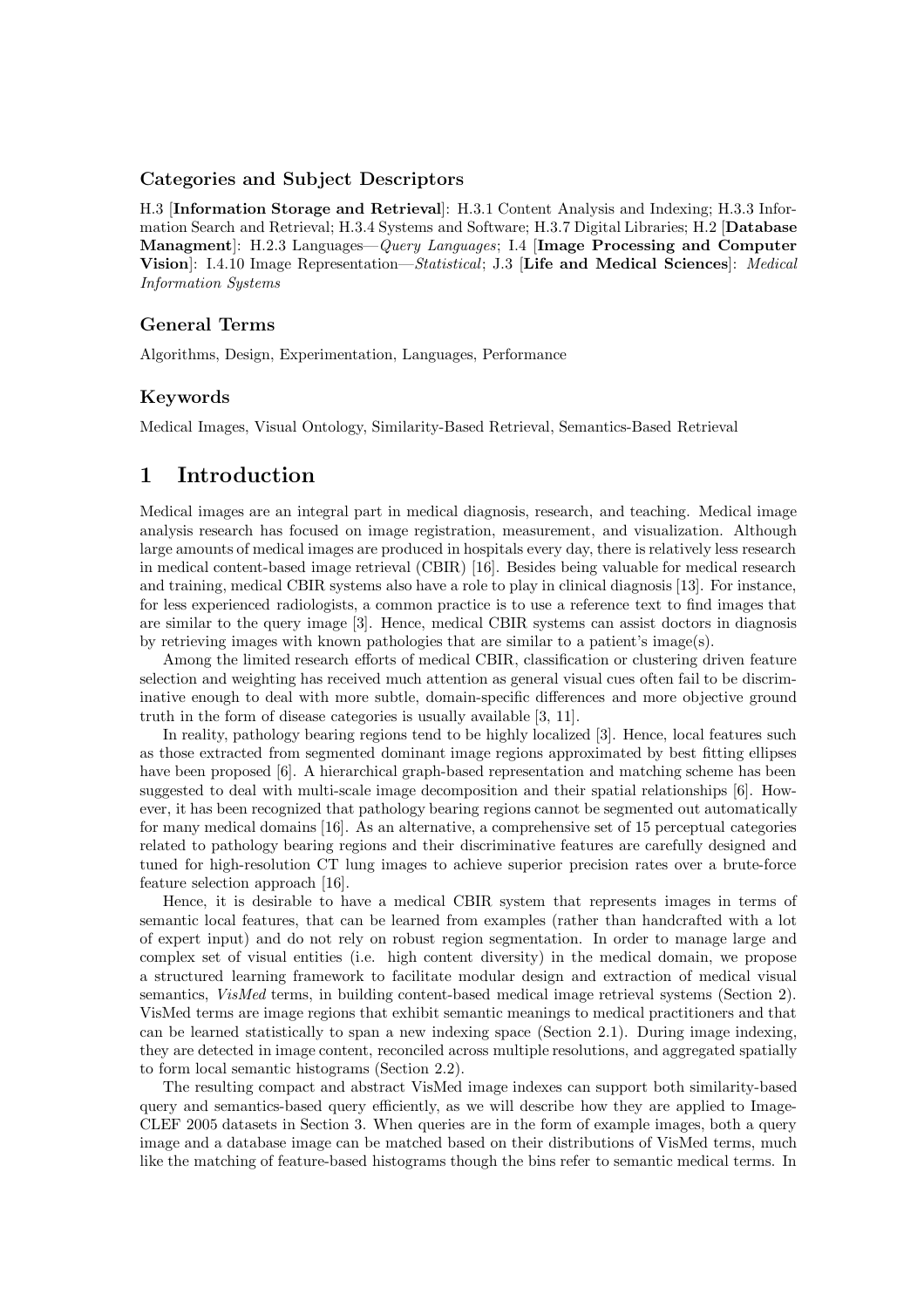addition, a flexible tiling (FlexiTile) matching scheme has been proposed to compare the similarity between two medical images of arbitrary aspect ratios (Section 3.1).

When a query is expressed as a text description that involves modality, anatomy, and pathology etc, they can be translated into a visual query representation that chains the presences of VisMed terms with spatial significance via logical operators (AND, OR, NOT) and spatial quantifiers for automatic query processing based on the VisMed image indexes. This query formulation and processing scheme allows semantics-based retrieval with text queries (Section 3.2). By fusing the ranked lists from both the similarity-based and semantics-based retrievals, we can leverage on the information expressed in both visual and text queries respectively (Section 3.3). The relevant ImageCLEF 2005 evaluation results will be discussed (Section 3.4) before conclusion.

## **2 Learning VisMed Terms for Image Indexing**

#### **2.1 Learning of VisMed Terms**

VisMed terms are typical semantic tokens with visual appearance in medical images (e.g. Xraybone-fracture, CT-abdomen-liver, MRI-head-brain, photo-skin). They are defined using image region instances cropped from sample images and modeled and built based on statistical learning. In this paper, we have adopted color and texture features as well as support vector machines (SVMs) [18] for VisMed term representation and learning respectively though the framework is not dependent on a particular feature and classifier. The notion of using a visual vocabulary to represent and index image contents for more effective (i.e. semantic) query and retrieval has been proposed and applied to consumer images [7, 10].

To compute VisMed terms from training instances, we use SVMs on color and texture features for an image region and denote this feature vector as z. A SVM  $S_k$  is a detector for VisMed term k on z. The classification vector T for region z is computed via the softmax function [1] as

$$
T_k(z) = \frac{\exp^{\mathcal{S}_k(z)}}{\sum_j \exp^{\mathcal{S}_j(z)}}.
$$
\n(1)

i.e.  $T_k(z)$  corresponds to a VisMed entry in the 39-dimensional vector T adopted in this paper.

In our experiments, we use the YIQ color space over other color spaces (e.g. RGB, HSV, LUV) as it performed better in our experiments. For the texture feature, we adopted the Gabor coefficients which have been shown to provide excellent pattern retrieval results [12].

A feature vector z has two parts, namely, a color feature vector z*<sup>c</sup>* and a texture feature vector  $z<sup>t</sup>$ . We compute the mean and standard deviation of each YIQ color channel and the Gabor coefficients (5 scales, 6 orientations) respectively [10]. Hence the color feature vector  $z^c$  has 6 dimensions and the texture feature vector  $z<sup>t</sup>$  has 60 dimensions. Zero-mean normalization [15] was applied to both the color and texture features. In our evaluation described below, we adopted RBF kernels with modified city-block distance between feature vectors  $y$  and  $z$ ,

$$
|y - z| = \frac{1}{2} \left( \frac{|y^c - z^c|}{N_c} + \frac{|y^t - z^t|}{N_t} \right)
$$
 (2)

where  $N_c$  and  $N_t$  are the numbers of dimensions of the color and texture feature vectors (i.e. 6) and 60) respectively. This just-in-time feature fusion within the kernel combines the contribution of color and texture features equally. It is simpler and more effective than other feature fusion methods that we have attempted.

#### **2.2 Image Indexing based on VisMed Terms**

After learning, the VisMed terms are detected during image indexing from multi-scale block-based image patches without region segmentation to form semantic local histograms as described below.

Conceptually, the indexing is realized in a three-layer visual information processing architecture (Figure 1). The bottom layer denotes the pixel-feature maps computed for feature extraction. In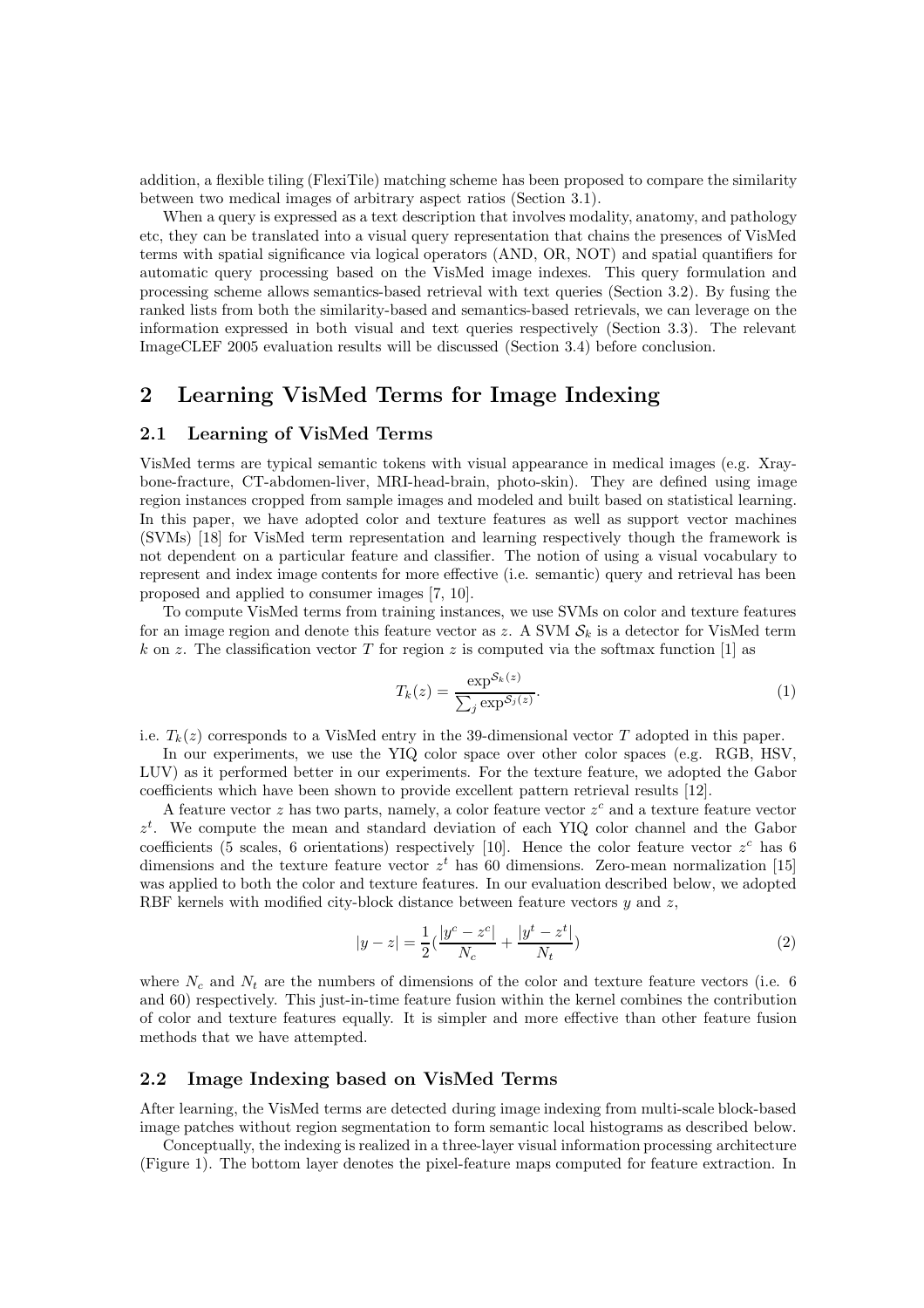our experiments, there are 3 color maps (i.e. YIQ channels) and 30 texture maps (i.e. Gabor coefficients of 5 scales and 6 orientations). From these maps, feature vectors  $z^c$  and  $z^t$  compatible with those adopted for VisMed term learning (Equation (2)) are extracted.



Figure 1: A 3-layer architecture for image indexing

To detect VisMed terms with translation and scale invariance in an image to be indexed, the image is scanned with windows of different scales, similar to the strategy in view-based object detection [17, 14]. More precisely, given an image I with resolution  $M \times N$ , the middle layer, Reconciled Detection Map (RDM), has a lower resolution of  $P \times Q, P \leq M, Q \leq N$ . Each pixel  $(p, q)$  in RDM corresponds to a two-dimensional region of size  $r_x \times r_y$  in I. We further allow tessellation displacements  $d_x, d_y > 0$  in X, Y directions respectively such that adjacent pixels in RDM along X direction (along Y direction) have receptive fields in I which are displaced by d*<sup>x</sup>* pixels along X direction (d*<sup>y</sup>* pixels along Y direction) in I. At the end of scanning an image, each pixel  $(p, q)$  that covers a region z in the pixel-feature layer will consolidate the classification vector  $T_k(z)$  (Equation (1)).

In our experiments, we progressively increase the window size  $r_x \times r_y$  from  $20 \times 20$  to  $60 \times 60$ at a displacement  $(d_x, d_y)$  of (10, 10) pixels, on an image whose longer side is fixed at 360 pixels after a size normalization step that preserves the aspect ratio. After the detection step, we have 5 maps of detection of dimensions  $23 \times 35$  to  $19 \times 31$ , which are reconciled into a common RDM as explained below.

To reconcile the detection maps across different resolutions onto a common basis, we adopt the following principle: If the most confident classification of a region at resolution  $r$  is less than that of a larger region (at resolution  $r + 1$ ) that subsumes the region, then the classification output of the region should be replaced by those of the larger region at resolution  $r + 1$ . For instance, if the detection of a face is more confident than that of a building at the nose region (assuming that both face and building (but not nose) are in the visual vocabulary designed for a particular application), then the entire region covered by the face, which subsumes the nose region, should be labeled as face.

Using this principle, we compare detection maps of two consecutive resolutions at a time, in descending window sizes (i.e. from windows of  $60 \times 60$  and  $50 \times 50$  to windows of  $30 \times 30$  and  $20 \times 20$ . After 4 cycles of reconciliation, the detection map that is based on the smallest scan window  $(20 \times 20)$  would have consolidated the detection decisions obtained at other resolutions for further spatial aggregation.

The purpose of spatial aggregation is to summarize the reconciled detection outcome in a larger spatial region. Suppose a region  $Z$  comprises of  $n$  small equal regions with feature vectors  $z_1, z_2, \dots, z_n$  respectively. To account for the size of detected VisMed terms in the spatial area Z,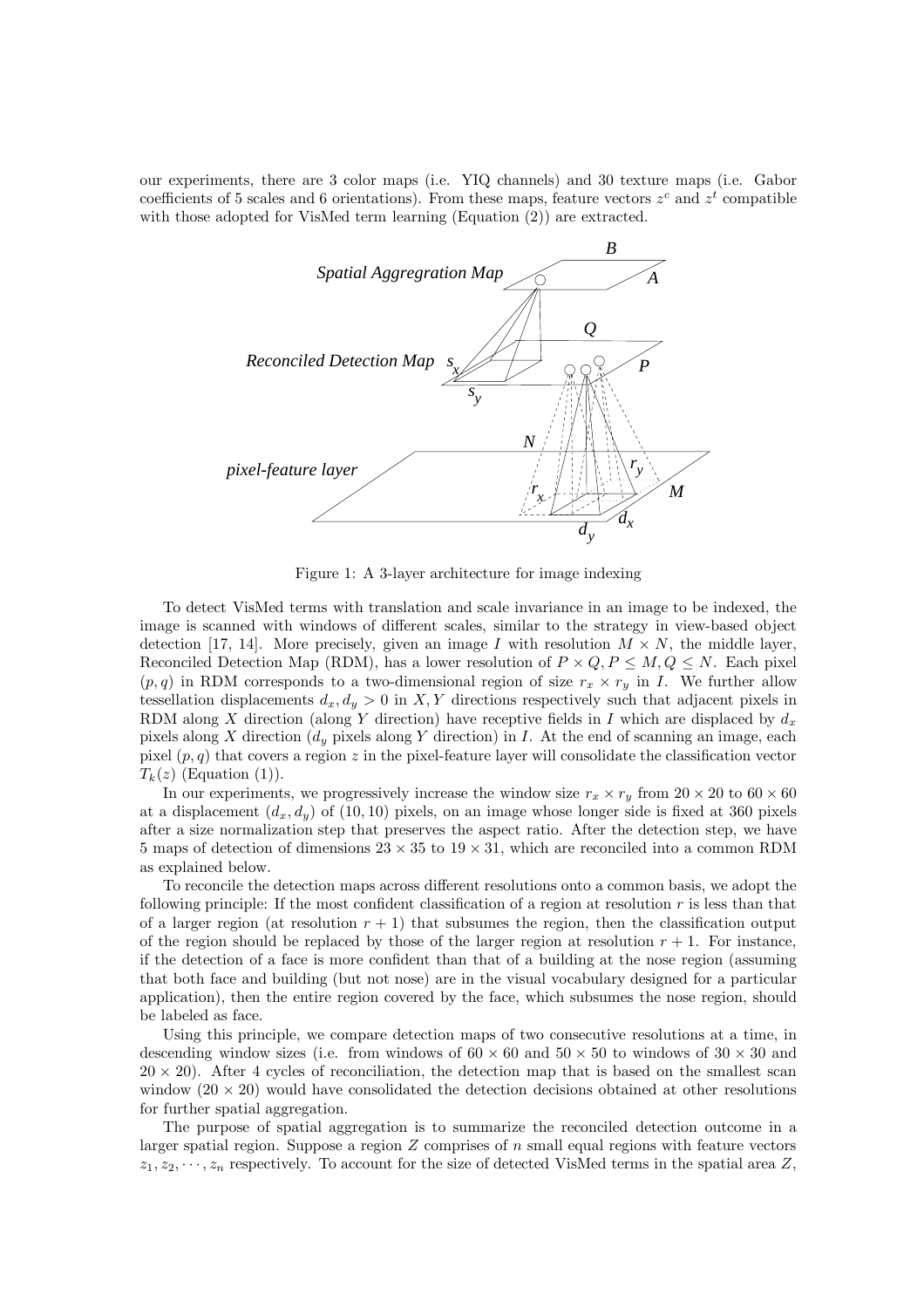the classification vectors of the reconciled detection map are aggregated as

$$
T_k(Z) = \frac{1}{n} \sum_i T_k(z_i). \tag{3}
$$

This is the top layer in our three-layer visual information processing architecture where a Spatial Aggregation Map (SAM) further tessellates over RDM with  $A \times B$ ,  $A \leq P$ ,  $B \leq Q$  pixels. This form of spatial aggregation does not encode spatial relation explicity. But the design flexibility of  $s_x, s_y$  in SAM on RDM (the equivalent of  $r_x, r_y$  in RDM on I) allows us to specify the location and extent in the content to be focused and indexed. We can choose to ignore unimportant areas (e.g. margins) and emphasize certain areas with overlapping tessellation. We can even have different weights attached to the areas during similarity matching.

To facilitate spatial aggregation and matching of image with different aspect ratios  $\rho$ , we design 5 tiling templates for Eq. (3), namely  $3 \times 1$ ,  $3 \times 2$ ,  $3 \times 3$ ,  $2 \times 3$ , and  $1 \times 3$  grids resulting in 3, 6, 9, 6, and  $3 T_k(Z)$  vectors per image respectively. Since the tiling templates have aspect ratios of 3, 1.5, and 1, the decision thresholds to assign a template for an image are set to their mid-points (2.25 and 1.25) as  $\rho > 2.25$ , 1.25  $\lt \rho \leq 2.25$ , and  $\rho \leq 1.25$  respectively based on  $\rho = \frac{L}{S}$  where L and S refer to the longer and shorter sides of an image respectively. For more details on detection-based indexing, readers are referred to [10].

## **3 Medical Image Retrieval using VisMed Terms**

As part of the Cross Language Evaluation Forum (CLEF), the ImageCLEF 2005 track [2] that promotes cross language image retrieval has a Medical Image Retrieval (MedIR) task in 2005, organized by Henning Mueller and William Hersh. The test collection contains images from the Casimage, MIR, PEIR, and PathoPIC datasets with a total of 50, 026 images. The collection contains annotations in XML format. The majority of the annotations are in English but a significant number is also in French and German, with a few cases that do not contain any annotation at all. The 25 queries for the MedIR task have been formulated with example images and short textual descriptions. The organizers evaluate retrieval performance in terms of uninterpolated Mean Average Precision (MAP) computed across all topics using trec eval.

We have applied the VisMed approach on the MedIR task. We set out to designed VisMed terms that correspond to typical semantic regions in the medical images. However due to time constraints, we only designed 39 VisMed terms relevant to the query topics. Table 1 lists the 39 VisMed terms (00-38) and Figure 2 illustrates one visual example each for the VisMed terms from top-left (00) to bottom-right (38) in row-wise order. The last two VisMed terms in Table 1, "image-region-bright" and "image-region-dark", refer to bright and dark patches in an image respectively. With a uniform VisMed framework, dark background in the scan images (e.g. CT, MRI) and bright (i.e. empty) areas in drawing etc are simply modeled as dummy terms instead of using image preprocessing to detect them separately.



Figure 2: One visual example each for the VisMed terms

Based on 0.3% (i.e. 158 images) of the 50, 026 images from the 4 collections plus 96 images obtained from the web, we cropped 1460 image regions to train and validate 39 VisMed terms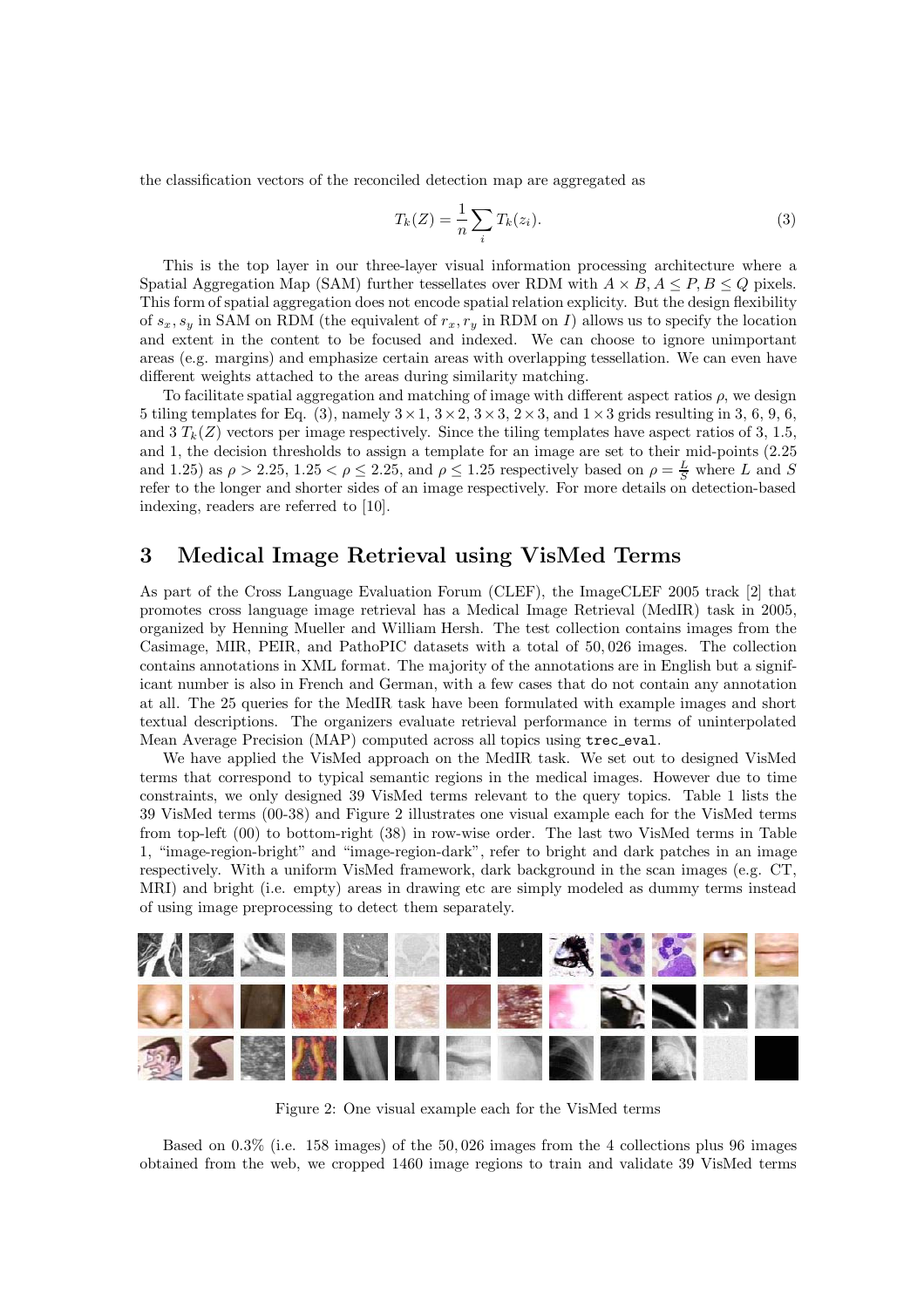| VisMed Terms                                | $^{\#}$ | VisMed Terms                            | $^{\#}$ |
|---------------------------------------------|---------|-----------------------------------------|---------|
| $00$ -angio-aorta-artery                    | 30      | $01$ -angio-aorta-kidney                | 30      |
| 02-ct-abdomen-bone                          | 40      | 03-ct-abdomen-liver                     | 20      |
| 04-ct-abdomen-vessel                        | 30      | $05$ -ct-chest-bone                     | 30      |
| $06$ -ct-chest-emphysema                    | 30      | $\overline{07\text{-}ct}$ -chest-nodule | 20      |
| 08-path-alzheimer                           | 40      | 09-path-kidney                          | 50      |
| 10-path-leukemia                            | 30      | 11-photo-face-eye                       | 60      |
| 12-photo-face-mouth                         | 30      | 13-photo-face-nose                      | 30      |
| 14-photo-fetus                              | 50      | 15-photo-finger-osteo                   | 60      |
| 16-photo-heart-attack                       | 40      | 17-photo-kidney                         | 30      |
| 18-photo-skin                               | 60      | 19-photo-skin-benign                    | 30      |
| $\overline{20\text{-photo-skin-malignant}}$ | 30      | 21-photo-stomach-ulcer                  | 60      |
| 22-mri-head-face                            | 50      | 23-mri-head-bone                        | 40      |
| 24-mri-head-brain                           | 50      | $25$ - $setg$ - $body$                  | 60      |
| 26-sketch-human-head                        | 40      | $27$ -sketch-human-limb                 | 40      |
| 28-ultrasound-grey                          | 30      | 29-ultrasound-color                     | 20      |
| 30-xray-bone                                | 40      | 31-xray-bone-fracture                   | 60      |
| 32-xray-bone-joint                          | 40      | 33-xray-chest-heart                     | 20      |
| 34-xray-chest-lung-clear                    | 30      | 35-xray-chest-lung-opaque               | 40      |
| 36-xray-pelvis                              | 40      | $37$ -image-region-bright               | 20      |
| 38-image-region-dark                        | $20\,$  |                                         |         |

Table 1: VisMed terms and numbers of region samples

using SVMs. As we would like to minimize the number of images selected from the test collection for VisMed term learning, we include relevant images available from the web. For a given VisMed term, the negative samples are the union of the positive samples of all the other 38 VisMed terms. We ensure that they do not contain any of the positive and negative query images given by the 25 query topics.

The odd and even entries of the cropped regions are used as training and validation sets respectively (i.e. 730 each) to optimize the RBF kernel parameter of support vector machines. The best generalization performance with mean error 1.01% on the validation set was obtained with  $C = 100, \alpha = 1.0$  [4]. Both the training and validation sets are then combined to form a larger training set to retrain the 39 VisMed detectors. Both query and database images are indexed using the framework as described in the previous section  $(Eq. (1)$  to  $(3)$ ).

#### **3.1 Similarity-Based Retrieval with Visual Query**

Given two images represented as different grid patterns, we propose a flexible tiling (FlexiTile) matching scheme to cover all possible matches. For instance, given a query image Q of  $3 \times 1$  grid and an image Z of  $3 \times 3$  grid, intuitively Q should be compared to each of the 3 columns in Z and the highest similarity will be treated as the final matching score. As another example, consider matching a  $3 \times 2$  grid with  $2 \times 3$  grid. The 4 possible tiling and matching choices are shown in Figure 3.

The FlexiTile matching scheme is formalized as follows. Suppose a query image Q and a database image Z are represented as  $M_1 \times N_1$  and  $M_2 \times N_2$  grids respectively. The overlaping grid  $M \times N$  where  $M = \min(M_1, M_2)$  and  $N = \min(N_1, N_2)$  is the maximal matching area. The similarity  $\lambda$  between Q and Z is the maximum matching among all possible  $M \times N$  tilings,

$$
\lambda(Q, Z) = \max_{m_1=1, n_1=1}^{m_1=n_1, n_1=v_1} \max_{m_2=1, n_2=1}^{m_2=n_2, n_2=v_2} \lambda(Q_{m_1, n_1}, Z_{m_2, n_2}),
$$
\n(4)

where  $u_1 = M_1 - M + 1$ ,  $v_1 = N_1 - N + 1$ ,  $u_2 = M_2 - M + 1$ ,  $v_2 = N_2 - N + 1$  and the similarity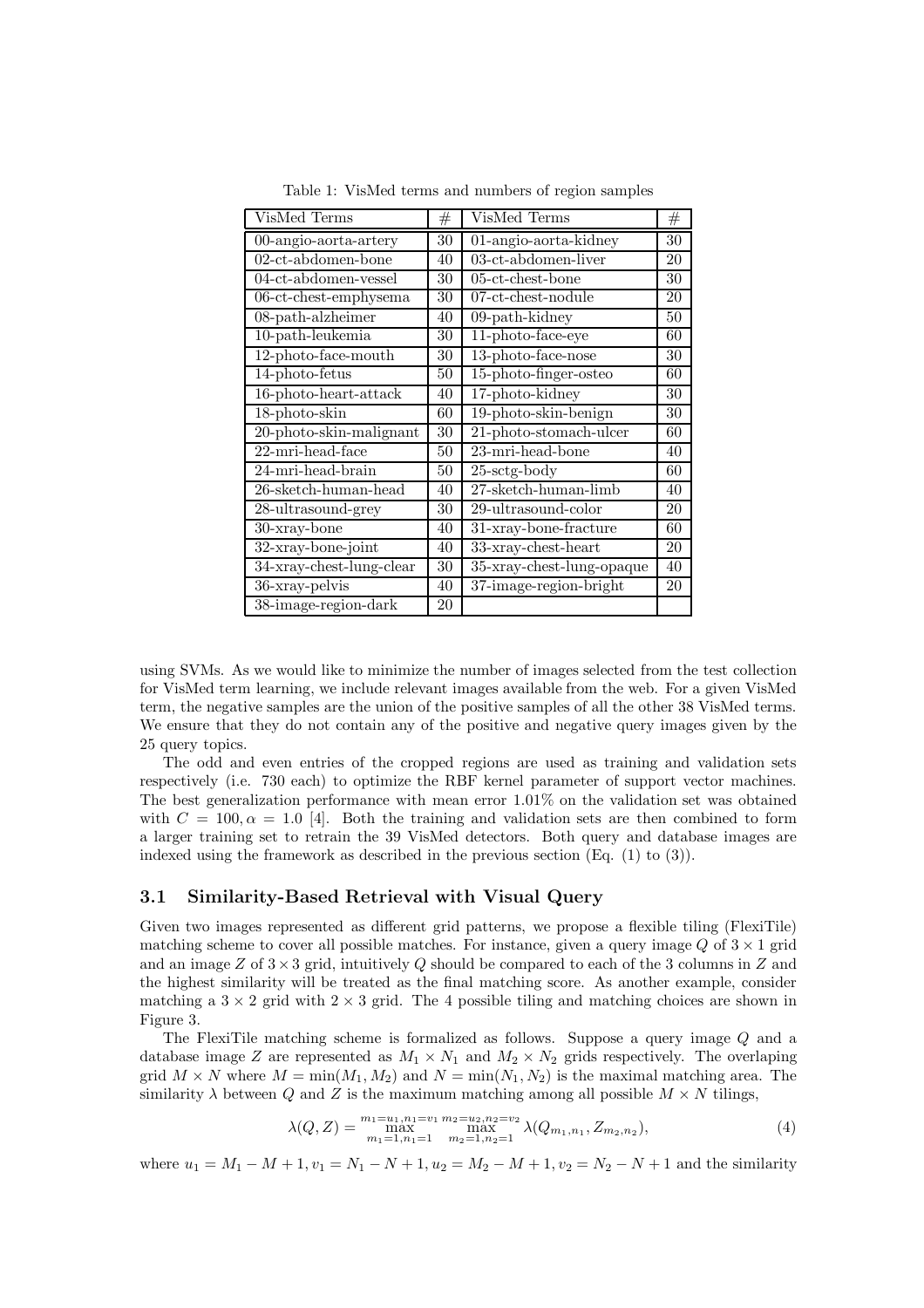

Figure 3: Example to illustrate FlexiTile matching

for each tiling  $\lambda(Q_{m_1,n_1}, Z_{m_2,n_2})$  is defined as the average similarity over  $M \times N$  blocks as

$$
\lambda(Q_{m_1,n_1}, Z_{m_2,n_2}) = \frac{\sum_{i} \sum_{j} \lambda_{ij}(Q_{m_1,n_1}, Z_{m_2,n_2})}{M \times N},\tag{5}
$$

and finally the similarity  $\lambda_{ij}(Q_{m_1,n_1}, Z_{m_2,n_2})$  between two image blocks is computed based on  $L_1$ distance measure (city block distance) as,

$$
\lambda_{ij}(Q_{m_1,n_1}, Z_{m_2,n_2}) = 1 - \frac{1}{2} \sum_{k} |T_k(Q_{p_1,q_1}) - T_k(Z_{p_2,q_2})| \tag{6}
$$

where  $p_1 = m_1 + i$ ,  $q_1 = n_1 + j$ ,  $p_2 = m_2 + i$ ,  $q_2 = n_2 + j$  and it is equivalent to color histogram intersection except that the bins have semantic interpretation as VisMed terms.

However, to avoid spurious matching between very different grids (e.g.  $3 \times 1$  and  $1 \times 3$ ), we set the similarity to zero if the difference in a grid dimension between two image indexes is more than one. That is, two images are considered dissimilar if they exhibit very different aspect ratios.

There is a trade-off between content symmetry and spatial specificity. If we want images of similar semantics with different spatial arrangement (e.g. mirror images) to be treated as similar, we can have larger tessellated block in SAM (i.e. the extreme case is a global histogram). However in applications such as medical images where there is usually very small variance in views and spatial locations are considered differentiating across images, local histograms will provide good sensitivity to spatial specificity. Furthermore, we can attach different weights to the blocks to emphasize the focus of attention (e.g. center) if necessary. In this paper, we report experimental results based on even weights as grid tessellation is used.

Now we extend the similarity matching for multiple query images. Let us denote  $\mathcal{Q}^+$  =  $\{Q_1^+, Q_2^+, \cdots, Q_p^+\}$  and  $\mathcal{Q}^- = \{Q_1^-, Q_2^-, \cdots, Q_n^-\}$  as the sets of positive and negative query images respectively and  $\mathcal{Q} = \mathcal{Q}^+ \cup \mathcal{Q}^-$ . We define the similarity between a set of query images and a database image Z as the maximum similarity among similarities between each query image and  $Z$  i.e.

$$
\lambda(\mathcal{Q}^+, Z) = \max_i \lambda(Q_i^+, Z), \tag{7}
$$

$$
\lambda(Q^-, Z) = \max_i \lambda(Q_i^-, Z). \tag{8}
$$

If  $\mathcal{Q}^- = \emptyset$ , then  $\lambda(\mathcal{Q}, Z) = \lambda(\mathcal{Q}^+, Z)$ . Conversely, if  $\mathcal{Q}^+ = \emptyset$ , then  $\lambda(\mathcal{Q}, Z) = 1 - \lambda(\mathcal{Q}^-, Z)$ . If Z is exactly one of the positive query images or negative query images, then  $\lambda(Q, Z)$  should be 1 or 0 respectively i.e.  $\lambda(\mathcal{Q}^+, Z) = 1$  or  $\lambda(\mathcal{Q}^-, Z) = 1$  respectively. Otherwise,

$$
\lambda(\mathcal{Q}, Z) = \frac{1}{2} (\lambda(\mathcal{Q}^+, Z) + (1 - \lambda(\mathcal{Q}^-, Z))) \tag{9}
$$

#### **3.2 Semantics-Based Retrieval with Text Query**

A new visual query language, Query by Spatial Icons (QBSI), has been proposed to combine pattern matching and logical inference [10]. A QBSI query is composed as a spatial arrangement of visual semantics. A Visual Query Term (VQT)  $P$  specifies a region  $R$  where a VisMed  $i$  should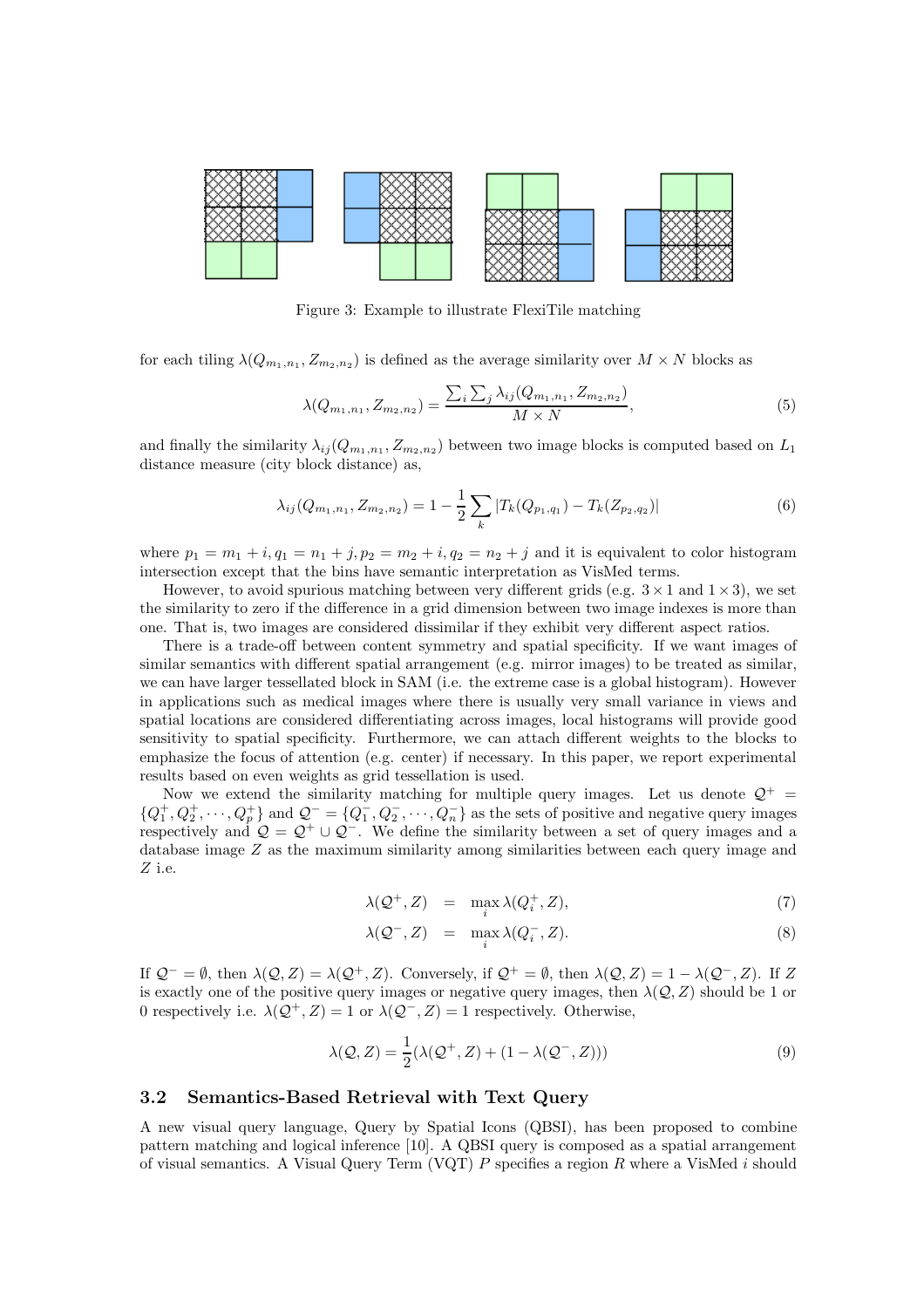appear and a query formulus chains these terms up via logical operators. The truth value  $\mu(P, Z)$ of a VQT P for any image Z is simply defined as

$$
\mu(P, Z) = T_i(R) \tag{10}
$$

where  $T_i(R)$  is defined in Equation (3).

As described in Section 2.2, the medical images are indexed as  $3 \times 1$ ,  $3 \times 2$ ,  $3 \times 3$ ,  $2 \times 3$ , and  $1 \times 3$ grids, depending on their aspect ratios. When a query involves the presence of a VisMed term in a region larger than a single block in a grid and its semantics prefers a larger area of presence of the VisMed term to have a good match (e.g. entire kidney, skin lesion, chest x-ray images with tuberculosis), Equation (10) will become

$$
\mu(P, Z) = \frac{\sum_{Z_j \in R} T_i(Z_j)}{|R|} \tag{11}
$$

where  $Z_j$  are the blocks in a grid that cover R and |R| denotes the number of such blocks. This corresponds to a spatial universal quantifier  $(\forall)$ .

On the other hand, if a query only requires the presence of a VisMed term within a region regardless of the area of the presence (e.g. presence of a bone fracture, presence of micro nodules), then the semantics is equivalent to the spatial existential quantifier  $(\exists)$  and Equation (10) will be computed as

$$
\mu(P, Z) = \max_{Z_i \in R} T_i(Z_j) \tag{12}
$$

A QBSI query  $P$  can be specified as a disjunctive normal form of VQT (with or without negation),

$$
\mathcal{P} = (P_{11} \land P_{12} \land \cdots) \lor \cdots \lor (P_{c1} \land P_{c2} \land \cdots)
$$
\n(13)

Then the query processing of query  $\mathcal P$  for any image Z is to compute the truth value  $\mu(\mathcal P, Z)$  using appropriate logical operators. As uncertainty values are involved in VisMed term detection and indexing, we adopt fuzzy operations [5] as follows:

$$
\mu(\bar{P}, Z) = 1 - \mu(P, Z), \tag{14}
$$

$$
\mu(P_i \wedge P_j, Z) = \min(\mu(P_i, Z), \mu(P_j, Z)), \qquad (15)
$$

$$
\mu(P_i \vee P_j, Z) = \max(\mu(P_i, Z), \mu(P_j, Z)). \tag{16}
$$

For the query processing of the query topics in ImageCLEF 2005, a query text description is manually translated into a QBSI query with the help of a visual query interface [10] which outputs an XML format to state the VisMed terms, the spatial regions, the Boolean operators, and the spatial quantifiers. As an illustration, query 02 "Show me x-ray images with fractures of the femur" is translated as "∀ xray-bone ∈ whole ∧ ∀ xray-pelvis ∈ upper ∧ ∃ xray-bone-fracture ∈ whole

" where "whole" and "upper" refer to the whole image and upper part of an image respectively.

In fact, the VisMed terms can be further structured into an abstraction hierarchy, namely, IS-A hierarchy and Part-Whole hierarchy, to support more complex queries. Some possible examples of IS-A hierarchies are: a skin lesion can be either benign or malignant; different specific types of bone fracture belong to a common "bone fracture". A Part-Whole hierarchy allows us to detect (and query) a complex object in terms of its constituent parts. This is especially useful when a 3D object has no consistent shape representation in a 2D image. For more details about QBSI, please refer to [10].

#### **3.3 Combining Similarity- and Semantics-Based Retrieval**

If a query topic is represented with both query images and text description, we can combine the similarities resulting from query processing using Equations  $(4)$  to  $(9)$  and  $(10)$  to  $(16)$  respectively. A simple scheme would be a linear combination of  $\lambda(Q, Z)$  and  $\mu(\mathcal{P}, Z)$  with  $\omega \in [0, 1]$ 

$$
\rho(Q, \mathcal{P}, Z) = \omega \cdot \lambda(Q, Z) + (1 - \omega) \cdot \mu(\mathcal{P}, Z) \tag{17}
$$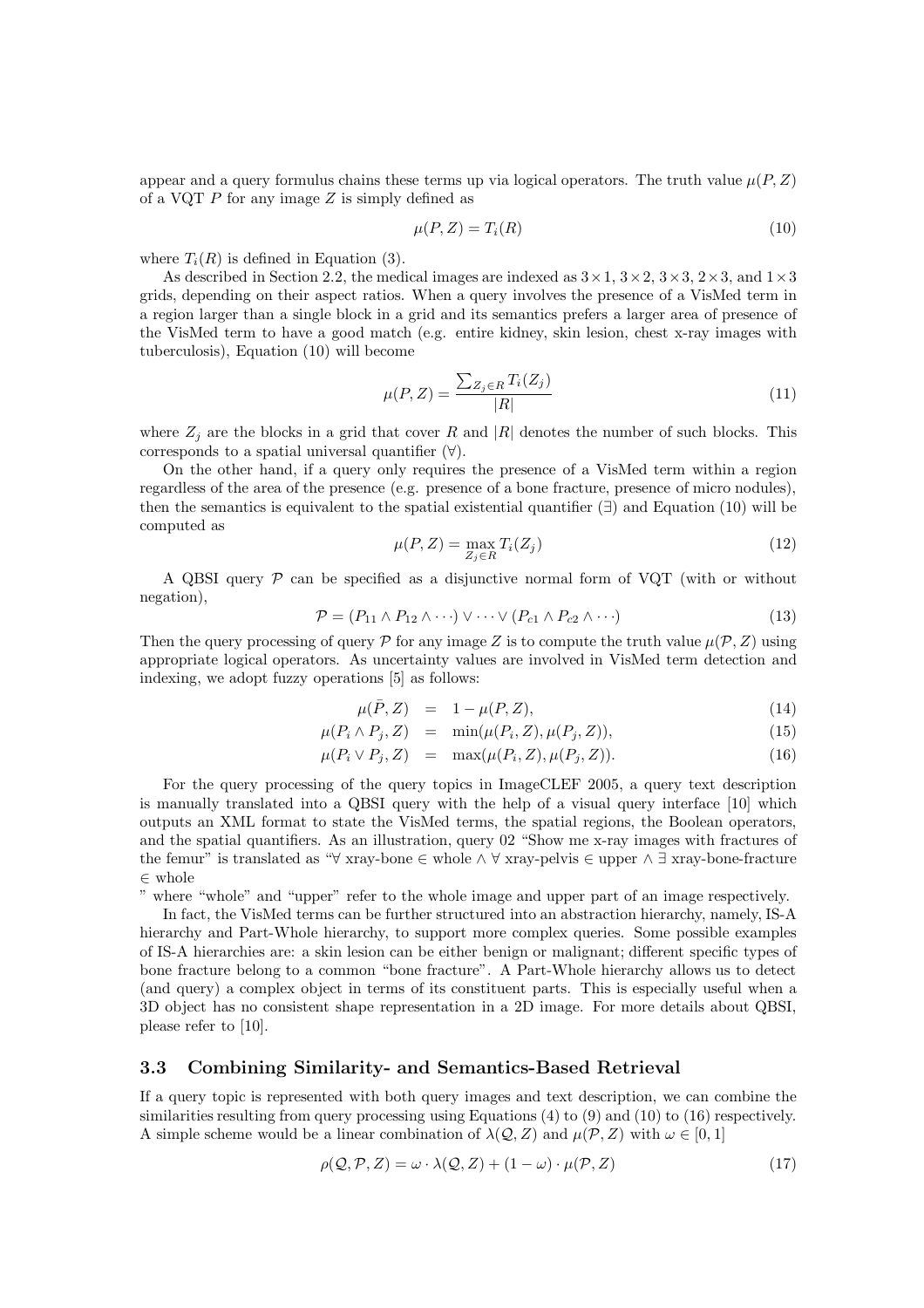where  $\rho$  is the overall similarity and the optimal  $\omega$  can be determined empirically using even sampling at 0.1 intervals.

#### **3.4 Evaluation from ImageCLEF 2005 Organizers**

According to the ImageCLEF 2005 organizers, the MAP over 25 query topics for the submissions on similarity-based retrieval (Section 3.1, labeled as "i2r-vk-sim.txt"), semantics-based retrieval (Section 3.2, labeled as "i2r-vk-sem.txt"), and their fusion (Section 3.3, denoted as "i2r-vk-avg.txt") are 0.0721, 0.06, and 0.0921 respectively. The submission "i2r-vk-avg.txt" is also combined with textonly submissions "IPALI2R Tn" and "IPALI2R T" to form submissions for mixed retrieval. The best MAP among these submissions for mixed retrieval is 0.2821 by submission "IPALI2R TIan". More details can be found at the website http://trec.ohsu.edu/image/.

The performance of the current VisMed implementation can be further improved. First of all, only two features, one each for color and texture, have been used to train the VisMed term detectors. More domain-specific features can be incorporated to enhance detection accuracies.

Secondly, some VisMed terms have high variations in visual appearances, it may be necessary to divide them into subclasses to ease the learning task. For example, 09-path-kidney may appear in different colors, 21-photo-stomach-ulcer has to cover both endoscopic and pathological images, etc.



Figure 4: Some training images that unlikely or irrelevant for the ImageCLEF 2005 datasets

Lastly, more relevant training samples for the VisMed terms should be collected based on proper domain understanding to have better detection generalization. As we wanted to minimize the number of images from the test collection used for learning VisMed terms, we tried to look for additional images from the web. However, towards the end of the experiments of the VisMed approach, we realized that the web images, which were supposed to complement the very small training set selected from the test collection, consist of visual samples that are atypical (or even rather different) from those found in the medical test collection (i.e. over-generalization). For instance, as shown in Figure 4, the visual samples used to train VisMed terms related to face (11- 13), hand osteoarthritis (15), skin and lesion (18-20), kidney pathologies (17), and sketch (26-27), are not easily found (if not irrelevant) in the given test collection.

## **4 Conclusion**

Medical CBIR is an emerging and challenging research area. We have proposed a structured framework for designing image semantics from statistical learning. Our adaptive framework is scalable to different image domains [10, 8] and embraces other design choices such as better visual features, learning algorithms, object detectors, spatial aggregation and matching schemes when they become available.

We reckon that a limitation of the current VisMed approach is the need to design the VisMed terms manually with labeled image patches as training samples. We have begun some work in a semi-supervised approach to discover meaningful visual vocabularies from minimally labeled image samples [9]. In the near future, we would also explore the integration with inter-class semantics [8]. Last but not least, we would also work with medical experts to design a more comprehensive set of VisMed terms to cover all the essential semantics in medical images.